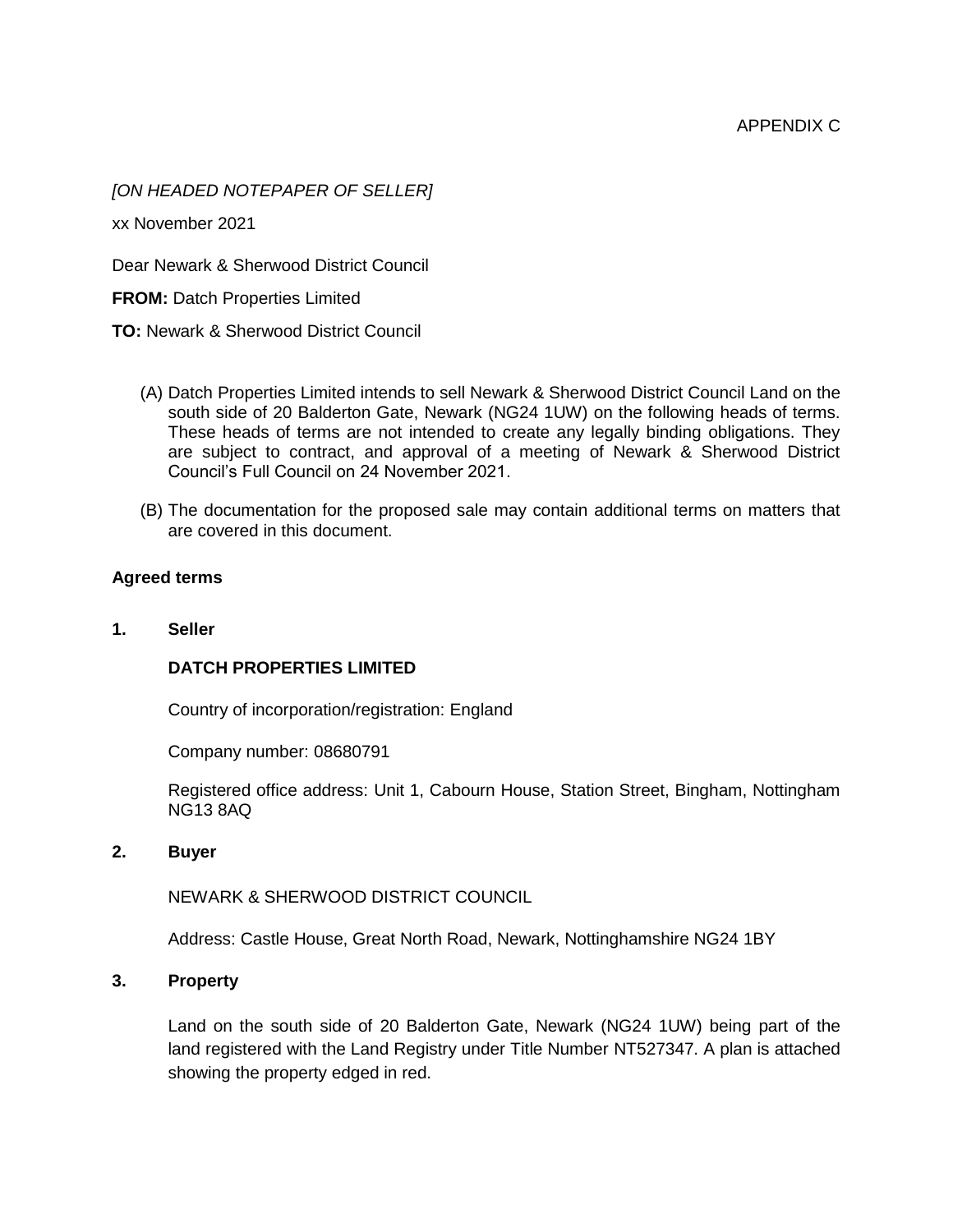# **4. Purchase price**

- 4.1 The purchase price will be £450,000 exclusive of any amount arising in respect of VAT. The Seller will produce to the Buyer satisfactory evidence of its option to tax and a VAT invoice.
- 4.2 A deposit of £45,000 will be payable on exchange of contracts. The balance will be payable in full on completion.

# **5. Title**

The property will be sold subject to the lease made between the parties on  $22<sup>nd</sup>$  January 2019 which will automatically determine on completion of the transfer.

### **6. Sale of part**

- 6.1 The transfer will reserve the following rights over the property:
- 6.1.1 the right to use and maintain any service media in over or under the Property which serve the Seller's Retained Land and which are in now in existence
- 6.2 The transfer will grant the following rights over the seller's adjoining land for the benefit of the property:
- 6.2.1 The right to use and maintain any service media in over or under the adjoining land which serve the Property and which are in now in existence
- 6.3 The Transfer will contain a statement that the parties intend that the Council's leasehold interest shall merge in the freehold on completion and that the Seller will use its best endeavours to assist in any necessary application to the Land Registry to give effect to the termination of the Lease detailed in paragraph 5 above.
- 6.4 The Seller confirms that none of the pending Land Registry applications against NT527347 will affect this transfer.

# **7. Exchange and completion**

- 7.1 In accordance with the timescale in the pre-emption clause in the Lease between the parties detailed in paragraph 5 above, the parties will endeavour to exchange contracts within twenty working days of the Buyer's conveyancer having received from the Seller's conveyancer the contract documentation and confirmation regarding the pending Land Registry applications as per paragraph 6.4 above.
- 7.2 The parties will endeavour to agree a completion date no late than ten working days after exchange of contracts.